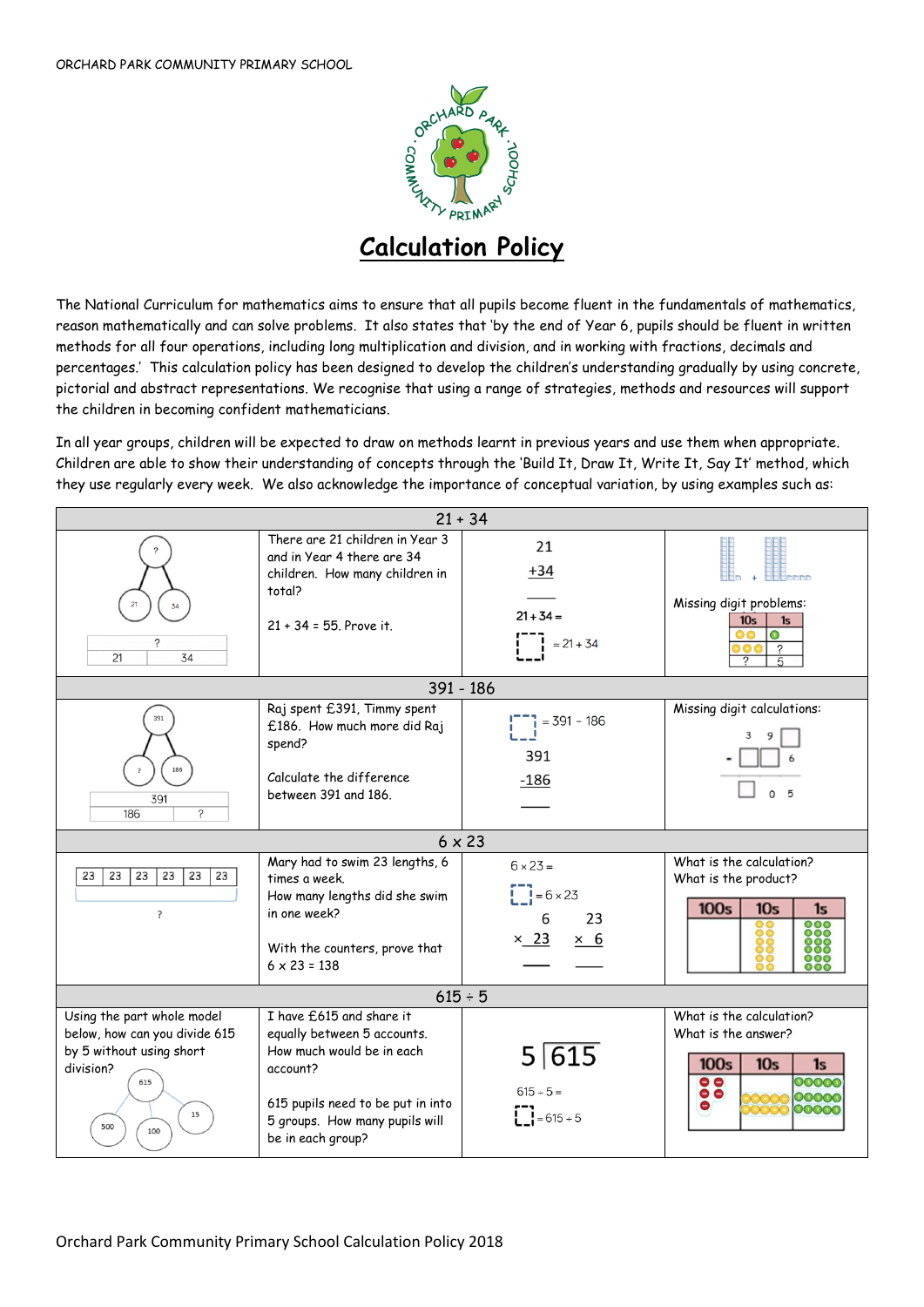|   | <b>Addition</b>                                                                                                          | Subtraction                                                                                                                                                                               | Multiplication                                                                               | <b>Division</b>                                               |
|---|--------------------------------------------------------------------------------------------------------------------------|-------------------------------------------------------------------------------------------------------------------------------------------------------------------------------------------|----------------------------------------------------------------------------------------------|---------------------------------------------------------------|
| R | A range of concrete objects are used to                                                                                  | A range of concrete objects are used to                                                                                                                                                   | Children will experience repeated                                                            | Children will experience sharing of                           |
|   | combine two parts to make a whole.<br>For example, counters, ten frame,                                                  | take away and remove objects from a<br>whole. For example, counters, ten                                                                                                                  | grouping/repeated addition.                                                                  | objects in play and problem solving with<br>concrete objects. |
|   | Numicon and bead strings.<br>e.g. $8 + 2 = 10$                                                                           | frame, Numicon and bead strings.<br>e.g. $6 - 2 = 4$                                                                                                                                      | They will work on practical problem<br>solving activities involving equal sets or<br>groups. | s cookie<br>friend                                            |
|   |                                                                                                                          |                                                                                                                                                                                           |                                                                                              | Children will begin to see the Bar model                      |
|   |                                                                                                                          |                                                                                                                                                                                           |                                                                                              | being used to show a whole being split                        |
|   | Children are introduced to counting on a<br>number line remembering to put the<br>largest number first.                  | Children introduced to counting back on<br>a number line.                                                                                                                                 | Children will begin to see the Bar model<br>being used to show equal parts totalling a       | into equal parts.                                             |
|   |                                                                                                                          | They develop pictorial ways of recording                                                                                                                                                  | whole.                                                                                       | 6                                                             |
|   | They develop pictorial ways of recording<br>calculations.                                                                | calculations.<br>Performance Lentick Ever # short at ball USL 3<br>The first and 3 left.                                                                                                  | 8<br>$\overline{c}$<br>$\overline{c}$<br>$\overline{c}$<br>$\overline{c}$                    | 3<br>3                                                        |
|   | Children are introduced to Bar models to<br>show part/part/whole and support<br>calculations.<br>10<br>8<br>$\mathbf{2}$ | Children are introduced to Bar models to<br>support calculations.<br>6<br>$\overline{4}$<br>$\mathbf{2}$<br>Children begin to learn mathematical<br>symbols and recording calculations as |                                                                                              |                                                               |
|   | Children begin to learn recording<br>calculations as number sentences.                                                   | number sentences.                                                                                                                                                                         |                                                                                              |                                                               |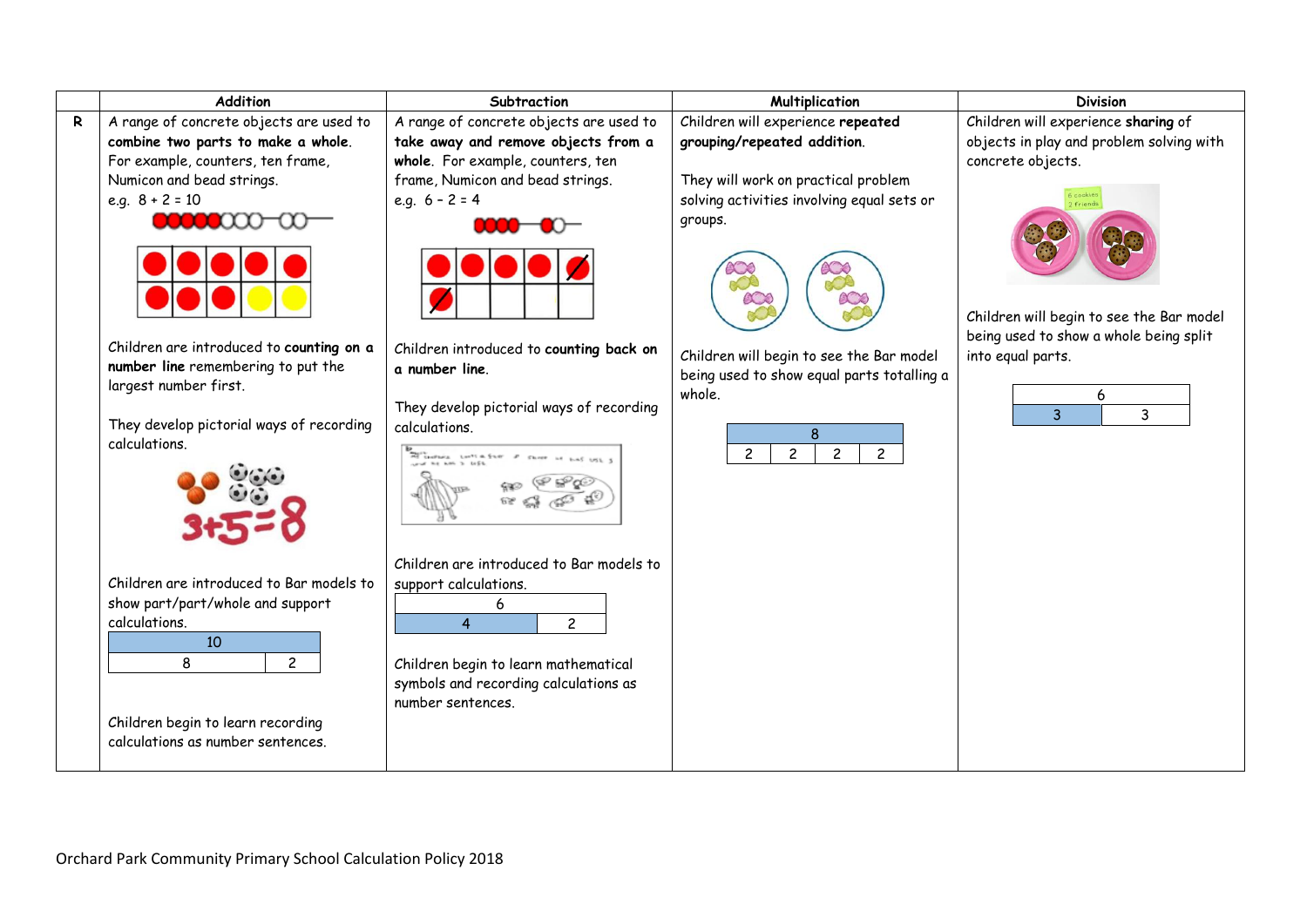|              | Addition                                                                                                                                                                                                                                               | Subtraction                                                                                                                                                                                                                           | Multiplication                                                                                                                                                                                            | <b>Division</b>                                                     |
|--------------|--------------------------------------------------------------------------------------------------------------------------------------------------------------------------------------------------------------------------------------------------------|---------------------------------------------------------------------------------------------------------------------------------------------------------------------------------------------------------------------------------------|-----------------------------------------------------------------------------------------------------------------------------------------------------------------------------------------------------------|---------------------------------------------------------------------|
| $\mathbf{1}$ | Children continue to use concrete                                                                                                                                                                                                                      | Children continue to use concrete                                                                                                                                                                                                     | Children use concrete objects and                                                                                                                                                                         | Children use concrete objects and                                   |
|              | objects and pictorial methods to support                                                                                                                                                                                                               | objects and pictorial methods to support                                                                                                                                                                                              | pictorial methods to solve problems and                                                                                                                                                                   | pictorial methods to solve problems                                 |
|              | additions.                                                                                                                                                                                                                                             | subtractions.                                                                                                                                                                                                                         | recognise repeated addition.                                                                                                                                                                              | related to division by sharing.                                     |
|              |                                                                                                                                                                                                                                                        |                                                                                                                                                                                                                                       | e.g. $3 \times 4$                                                                                                                                                                                         | e.g. $12 \div 3 = 4$                                                |
|              | Children use a range of methods to                                                                                                                                                                                                                     | Children use a range of methods to                                                                                                                                                                                                    | $4 + 4 + 4$                                                                                                                                                                                               |                                                                     |
|              | support their own calculations, including                                                                                                                                                                                                              | support their own calculations, including                                                                                                                                                                                             | There are 3 equal groups, with 4 in each                                                                                                                                                                  |                                                                     |
|              | number squares, number lines, Numicon                                                                                                                                                                                                                  | number squares, number lines, Numicon                                                                                                                                                                                                 | group.                                                                                                                                                                                                    |                                                                     |
|              | and ten frames.                                                                                                                                                                                                                                        | and ten frames.                                                                                                                                                                                                                       |                                                                                                                                                                                                           |                                                                     |
|              | Bar models are used to show the<br>combining of two parts to make a whole.<br>When using objects or working on a<br>number line, children start with the<br>bigger number and count on.<br>Children regroup to make 10 using the<br>ten frame.<br>e.g. | 00000000<br>Bar models are used to show the<br>unknown number and find the difference.<br>Children use number lines to count back.<br>The numbered line is also used to show<br>that $6 - 3$ means the difference<br>between 6 and 3. | Children are introduced to arrays as a<br>representation, both with resources and<br>pictorially. Arrays are used to illustrate<br>commutativity.<br>e.g. $2 \times 5 = 10$<br>2 lots of 5<br>5 lots of 2 | Children are exposed to Bar model<br>examples.<br>12<br>4<br>4<br>4 |
|              | Children develop an understanding of<br>equality.<br>e.g.<br>$6 + \square = 11$<br>$6 + 5 = 5 + \square$<br>$6 + 5 = \square + 4$                                                                                                                      |                                                                                                                                                                                                                                       | 88<br>00000<br>88<br>00<br>Children are exposed to Bar model<br>examples.<br>10<br>5<br>5                                                                                                                 |                                                                     |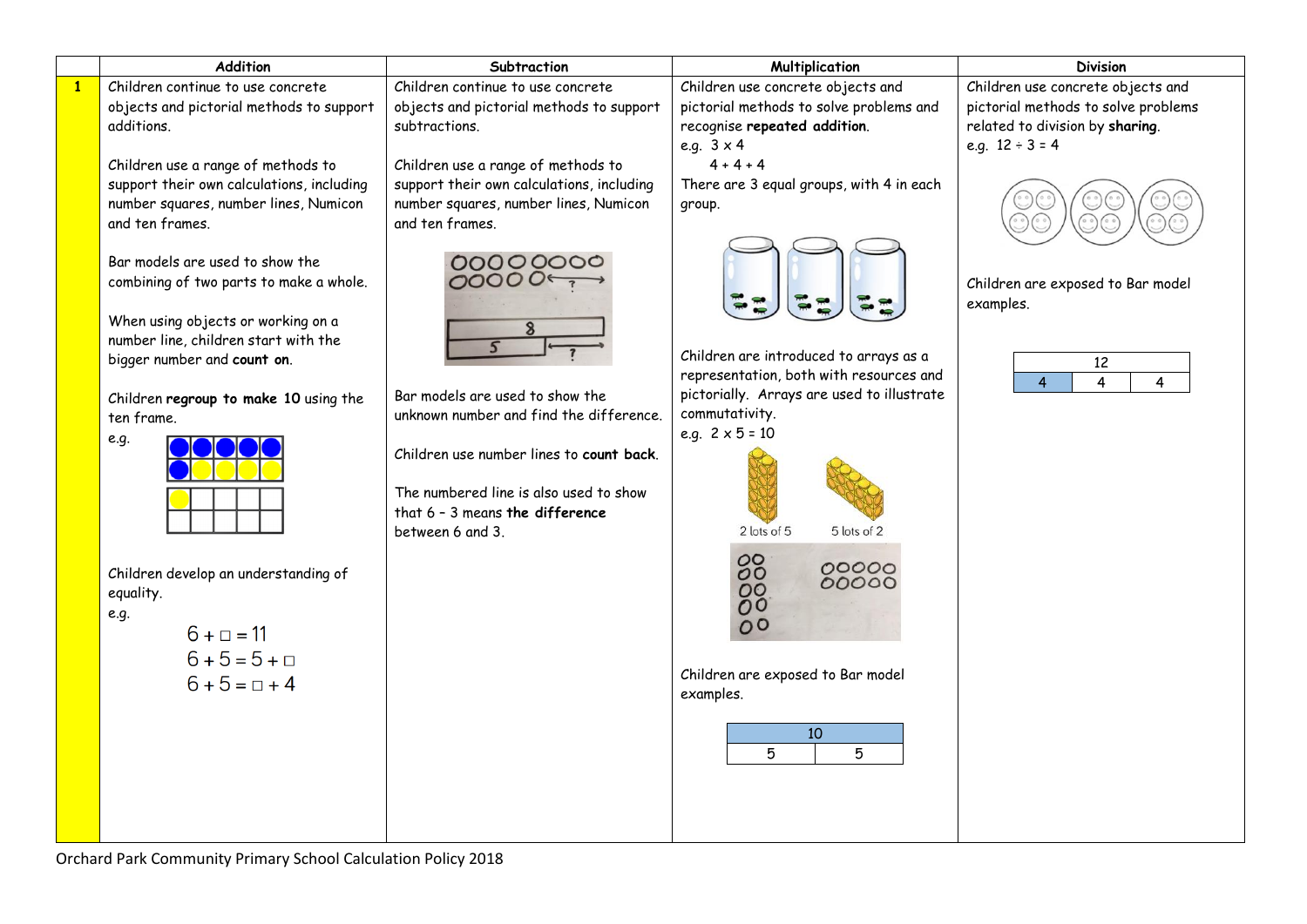

Orchard Park Community Primary School Calculation Policy 2018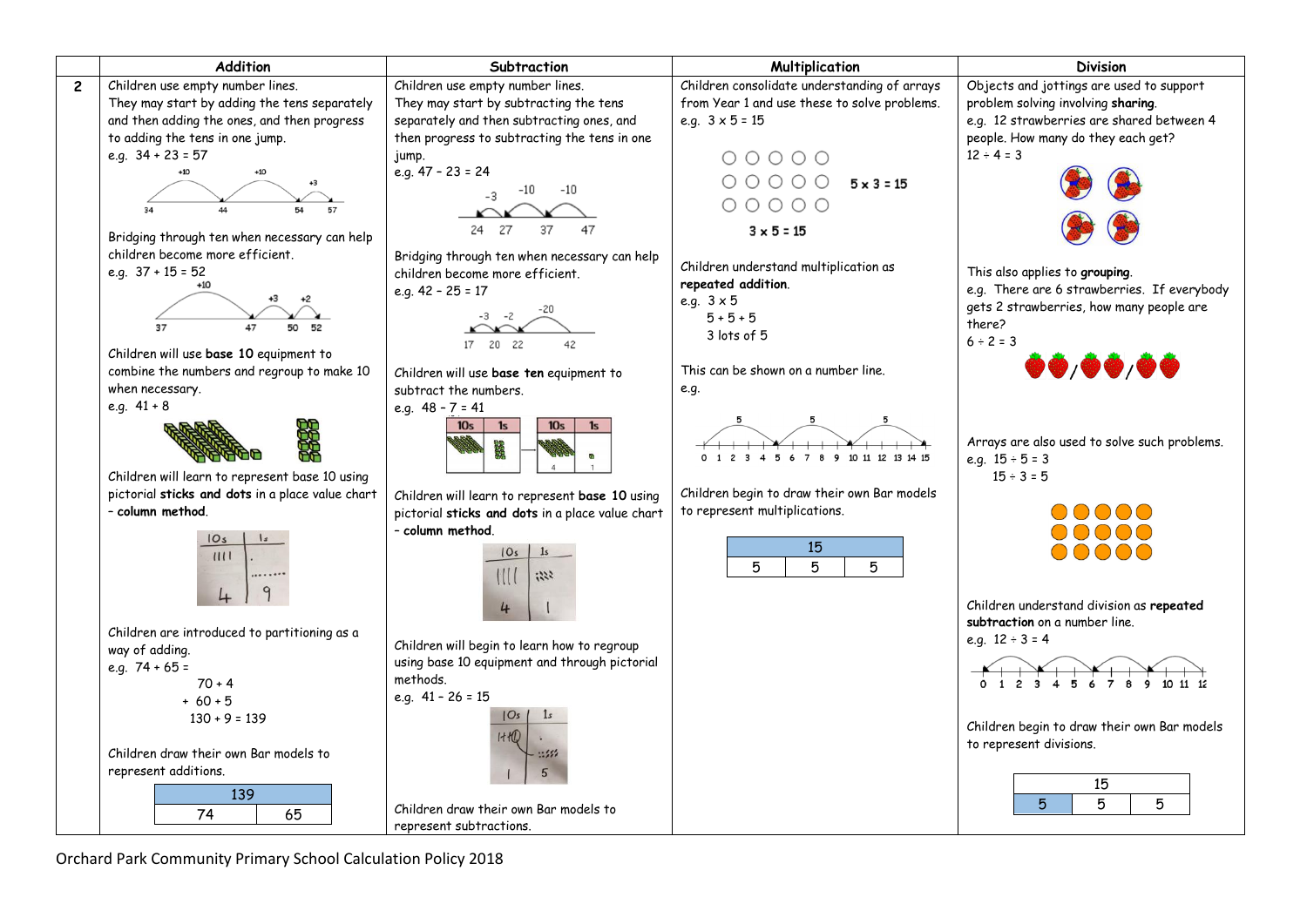|                         | Addition                                              | Subtraction                                                                      | Multiplication                                     | <b>Division</b>                                 |
|-------------------------|-------------------------------------------------------|----------------------------------------------------------------------------------|----------------------------------------------------|-------------------------------------------------|
| $\overline{\mathbf{3}}$ | Children can continue to use number lines and         | Children can continue to use number lines and                                    | Children can continue to use previous methods      | Children build on techniques from Year 2.       |
|                         | previous methods to support them.                     | previous methods to support them.                                                | to support them.                                   |                                                 |
|                         |                                                       |                                                                                  |                                                    | Concrete representations will be used to show   |
|                         | Children use partitioning. They will add the          | Children build on techniques used in Year 2,                                     | Children are able to model a multiplication        | divisions with remainders.                      |
|                         | ones first.                                           | using place value counters (in place of base                                     | calculation using an array.                        | e.g. $13 \div 4 = 3$ r1                         |
|                         | e.g. $124 + 235 =$                                    | ten) and pictorial methods to show                                               |                                                    |                                                 |
|                         |                                                       | subtractions.                                                                    | This understanding will lead the children to an    |                                                 |
|                         | $100 + 20 + 4$                                        |                                                                                  | introduction of the grid method.                   |                                                 |
|                         | $+200+30+5$                                           | 100 <sub>s</sub><br>100 <sub>s</sub><br>10 <sub>s</sub><br>1s<br>10 <sub>s</sub> | e.g. $6 \times 14 =$                               |                                                 |
|                         | $300 + 50 + 9 = 359$                                  | $\bullet\bullet$<br>0000<br>0<br>100                                             |                                                    |                                                 |
|                         |                                                       |                                                                                  |                                                    | Lollipop sticks can be used to form whole       |
|                         |                                                       | 100s<br>10 <sub>s</sub><br>1s                                                    | <b><i>OKADOOO</i></b>                              | squares as we are dividing by 4.                |
|                         | The formal written method is introduced,              | 0000                                                                             |                                                    |                                                 |
|                         | including regrouping when necessary. This is          |                                                                                  |                                                    | Children can represent this pictorially         |
|                         | first shown to them using place value counters        | 6<br>$\overline{4}$<br>$\mathbf{1}$                                              | ( ) ( ) ( ) ( ) ( ) ( ) ( )                        | through drawing arrays and number lines.        |
|                         | and pictorial representations, before moving          |                                                                                  | $6 \times 10 = 60$<br>$6 \times 4 = 24$            | e.g. $13 \div 4 = 3$ r1                         |
|                         | onto the written method.                              | 10s<br> s <br>100s                                                               |                                                    | 000 O                                           |
|                         | e.g. $243 + 368 =$                                    | 0000<br>$OO\varnothing$<br>$\infty$                                              | This can also be represented as:                   |                                                 |
|                         |                                                       | 800000                                                                           |                                                    |                                                 |
|                         | 100 <sub>s</sub><br>10 <sub>s</sub><br>1 <sub>s</sub> |                                                                                  | 4<br>10<br>$\boldsymbol{\mathsf{x}}$               |                                                 |
|                         | 000<br>88                                             |                                                                                  | $\overline{24}$<br>$6\phantom{1}6$<br>60<br>$= 84$ |                                                 |
|                         | $\bullet\bullet\bullet$                               |                                                                                  |                                                    | $\bigcap \bigcap$                               |
|                         |                                                       | Formal written methods are introduced,                                           |                                                    |                                                 |
|                         | $\epsilon$                                            | including regrouping when necessary.                                             | Bar models are drawn to represent their            |                                                 |
|                         | 100s<br>10 <sub>s</sub>                               | e.g. $234 - 88 =$                                                                | calculations.                                      |                                                 |
|                         | 6000<br>600<br>00                                     | $1 \quad 2 \quad 1$<br>234                                                       |                                                    | Children begin to use the short division        |
|                         |                                                       |                                                                                  | 84                                                 | technique known as the 'Bus Stop' method        |
|                         | 000                                                   | 88<br>146                                                                        | 14<br>14<br>14<br>14<br>14<br>14                   | (for dividing two-digit numbers by a one-digit  |
|                         |                                                       |                                                                                  |                                                    | number) using concrete and pictorial methods    |
|                         |                                                       |                                                                                  |                                                    | to support them.                                |
|                         |                                                       | Bar models are used to represent these                                           |                                                    | e.g. $84 \div 4 =$                              |
|                         | 243                                                   | subtractions.                                                                    |                                                    | Ones<br>Tens                                    |
|                         | $+368$                                                |                                                                                  |                                                    | 21<br>0000<br>0000                              |
|                         | 611                                                   |                                                                                  |                                                    | 84<br>0000                                      |
|                         | $1\quad1$                                             | 234                                                                              |                                                    |                                                 |
|                         | Bar models are used as another way to                 | 146<br>88                                                                        |                                                    |                                                 |
|                         | demonstrate the additions, and are also used          |                                                                                  |                                                    | Bar models are used to represent their          |
|                         | to show the addition of fractions with the            |                                                                                  |                                                    | calculations, as well as finding fractions of a |
|                         | same denominator.                                     |                                                                                  |                                                    | number.                                         |
|                         |                                                       |                                                                                  |                                                    | e.g. $\frac{1}{3}$ of 18                        |
|                         | $e.g. \frac{5}{7} + \frac{1}{7} = \frac{6}{7}$        |                                                                                  |                                                    |                                                 |
|                         |                                                       |                                                                                  |                                                    | 18                                              |
|                         |                                                       |                                                                                  |                                                    | 6<br>6<br>6                                     |
|                         |                                                       |                                                                                  |                                                    |                                                 |

Orchard Park Community Primary School Calculation Policy 2018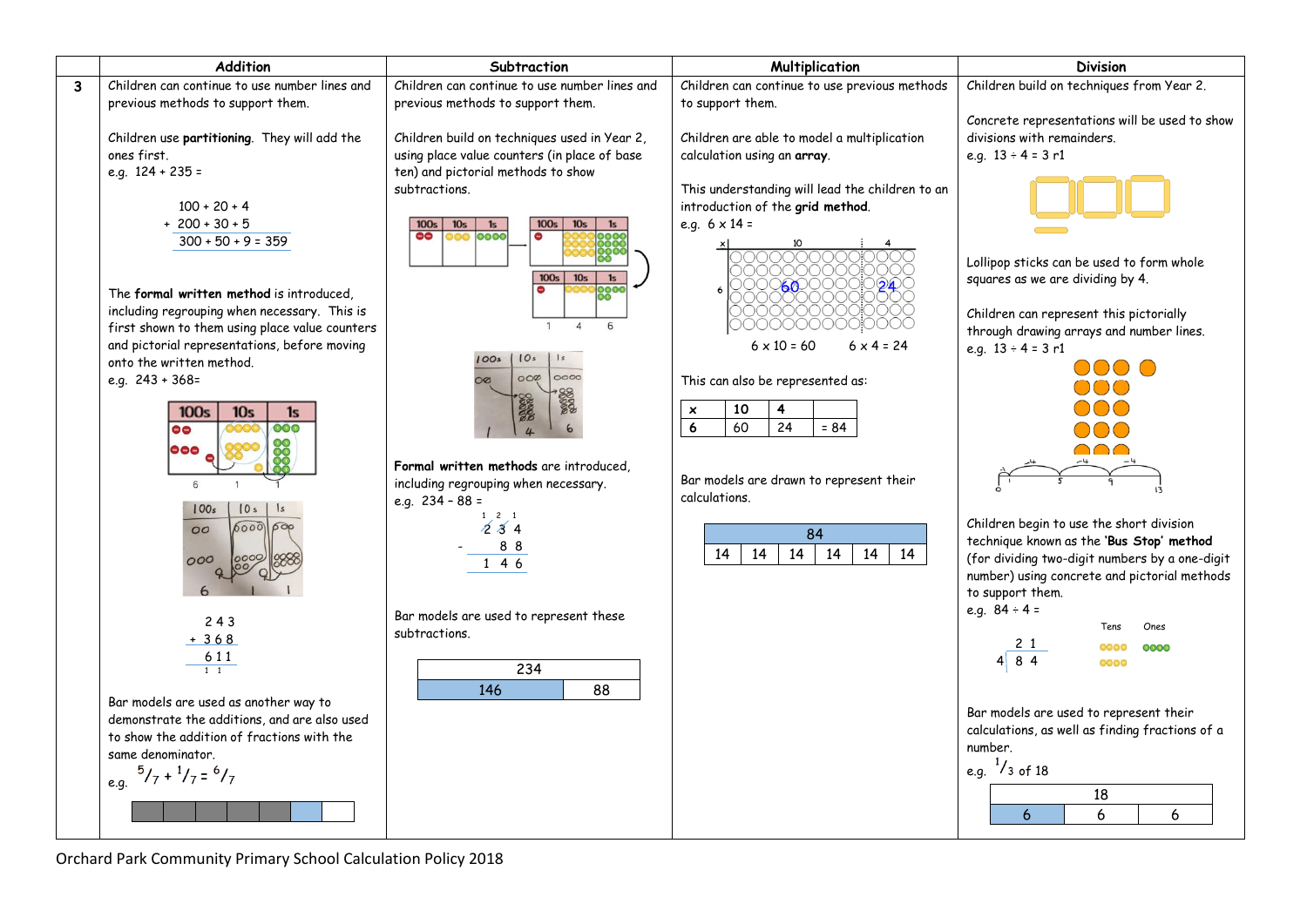|   | Addition                                        | Subtraction                                     | Multiplication                                | <b>Division</b>                                |
|---|-------------------------------------------------|-------------------------------------------------|-----------------------------------------------|------------------------------------------------|
| 4 | Children consolidate formal written method,     | Children consolidate formal written method,     | Children continue to use the grid method      | Children continue to use short division (Bus   |
|   | including regrouping when necessary.            | with numbers up to four digits, including       | where they feel confident doing so.           | Stop method) to divide three-digit numbers     |
|   |                                                 | regrouping when necessary.                      |                                               | by a one-digit number, using resources and     |
|   | They will draw on all methods previously        |                                                 | Children are introduced to the formal written | pictorial methods when needed.                 |
|   | learnt, including using resources and pictorial | They will draw on all methods previously        | method, including carrying when necessary.    | e.g. $615 \div 5 =$                            |
|   | methods, to support their learning.             | learnt, including using resources and pictorial | Multiplications are based on two and three-   |                                                |
|   |                                                 | methods, to support their learning.             | digit numbers by a one-digit number.          | 100s<br>10 <sub>s</sub><br>1s                  |
|   | e.g. $3587 + 675 = 4262$                        |                                                 | e.g. $24 \times 8 =$                          | $\bullet$<br>00000<br>$\bullet$ $\bullet$      |
|   |                                                 | e.g. $6467 - 2684 = 3783$                       | We do this by starting with the expanded      | 00000<br>$\bullet$<br>00000                    |
|   | 3587                                            |                                                 | method so children can see the link from the  |                                                |
|   | $+ 675$                                         |                                                 | grid method.                                  |                                                |
|   | 4 2 6 2                                         |                                                 |                                               | 100s                                           |
|   | $1 \quad 1 \quad 1$                             | 5 13 1                                          | 24                                            | $\circ$                                        |
|   |                                                 | 6/467                                           | $\times$ 8                                    |                                                |
|   |                                                 | 2 6 8 4<br>3783                                 | $32(8\times4)$                                |                                                |
|   | 4262                                            |                                                 | $+ 160 (8 \times 20)$                         |                                                |
|   | 675<br>3587                                     |                                                 | 192                                           |                                                |
|   |                                                 | 6467                                            |                                               | 2 <sub>3</sub>                                 |
|   |                                                 | 3783<br>2684                                    | Then move to formal method.                   | 5<br>$11 - 15$<br>6                            |
|   |                                                 |                                                 | 24                                            |                                                |
|   |                                                 |                                                 | 8<br>$\times$                                 |                                                |
|   |                                                 |                                                 | $192$                                         | When necessary, children should be able to     |
|   |                                                 |                                                 | $\overline{3}$                                | identify and interpret remainders within a     |
|   |                                                 |                                                 |                                               | context.                                       |
|   |                                                 |                                                 | 192                                           |                                                |
|   |                                                 |                                                 | 24<br>24<br>24<br>24<br>24<br>24<br>24<br>24  | Children will continue to use the bar model to |
|   |                                                 |                                                 |                                               | support divisions and fractions.               |
|   |                                                 |                                                 |                                               | e.g. $2/3$ of 24                               |
|   |                                                 |                                                 |                                               | 24                                             |
|   |                                                 |                                                 |                                               | 8<br>8<br>8                                    |
|   |                                                 |                                                 |                                               |                                                |
|   |                                                 |                                                 |                                               |                                                |
|   |                                                 |                                                 |                                               |                                                |
|   |                                                 |                                                 |                                               |                                                |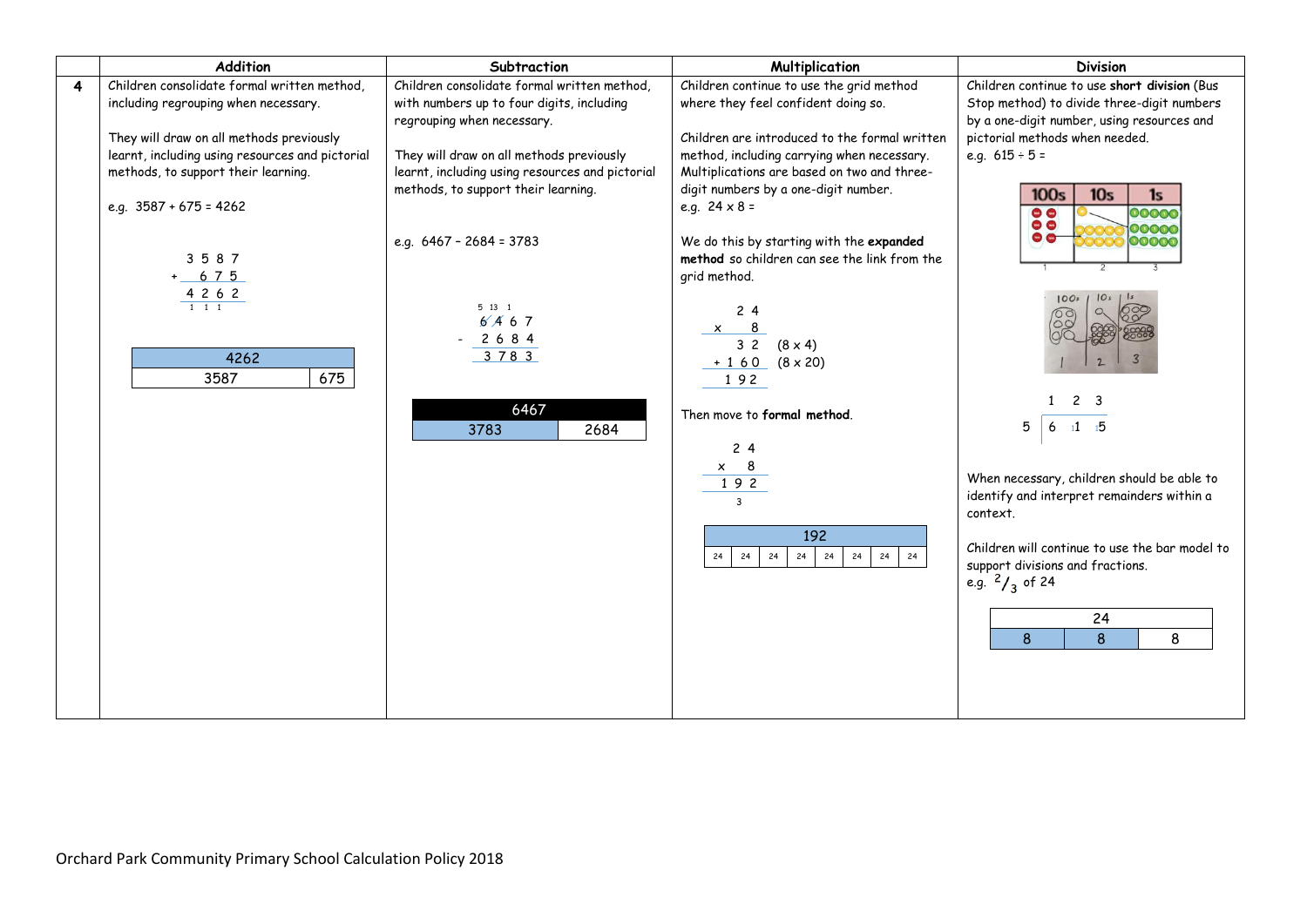|   | Addition                                                                                                                           | Subtraction                                                                                                                        | <b>Multiplication</b>                                                                                                                    | <b>Division</b>                                                                                                                         |
|---|------------------------------------------------------------------------------------------------------------------------------------|------------------------------------------------------------------------------------------------------------------------------------|------------------------------------------------------------------------------------------------------------------------------------------|-----------------------------------------------------------------------------------------------------------------------------------------|
| 5 | Children continue to use formal column<br>method with increasingly large numbers and<br>those including decimals.                  | Children continue to use formal column<br>method with increasingly large numbers and<br>those including decimals.                  | Children consolidate formal method and<br>extend to multiply up to a four-digit number<br>by a one-digit number.                         | Children consolidate use of short division and<br>learn to divide numbers involving decimals.<br>e.g. $624.5 \div 4 = 156.2$            |
|   | They will draw on all methods previously<br>learnt, including using resources and pictorial<br>methods, to support their learning. | They will draw on all methods previously<br>learnt, including using resources and pictorial<br>methods, to support their learning. | Long multiplication is introduced for<br>multiplying a number up to four-digits by a<br>two-digit number.<br>e.g. $124 \times 26 = 3224$ | 156.2<br>$4 \t 6 \t 2 \t 2 \t 4 \t 8$                                                                                                   |
|   | e.g. $26584 + 25848 = 52432$                                                                                                       | e.g. $86467 - 22684 = 63783$                                                                                                       | 124                                                                                                                                      |                                                                                                                                         |
|   | 26584<br>2 5 8 4 8<br>5 2 4 3 2<br>$1 \t1 \t1 \t1$                                                                                 | 5 13 1<br>86467<br>2 2 6 8 4<br>6 3 7 8 3                                                                                          | $2\overline{6}$<br>$\times$<br>744<br>$1 \quad 2$<br>$+ 2 4 8 0$<br>$\frac{32224}{11}$                                                   | Bar models and number lines are used to<br>represent equivalent fractions, decimals and<br>percentages.                                 |
|   | Children learn to add fractions with different<br>denominators by finding the lowest common<br>denominator.                        | Children continue to use the bar model to<br>represent their calculations, either by<br>subtracting or finding the difference.     | Children multiply proper fractions by a whole<br>number.                                                                                 | 1 Whole<br>0.25<br>0.25<br>0.25<br>0.25<br>25%<br>25%<br>25%<br>25%<br>$\frac{1}{4}$<br>$\frac{1}{4}$<br>$\frac{1}{4}$<br>$\frac{1}{4}$ |
|   | e.g. $^{2}/_{3}+^{1}/_{6}$<br>$\frac{4}{6} + \frac{1}{6} = \frac{5}{6}$                                                            | 86467<br>22684<br>63783                                                                                                            | e.g. $^{2}/_{3} \times 5 = ^{10}/_{3}$<br>$10/3 = 3 \frac{1}{3}$                                                                         |                                                                                                                                         |